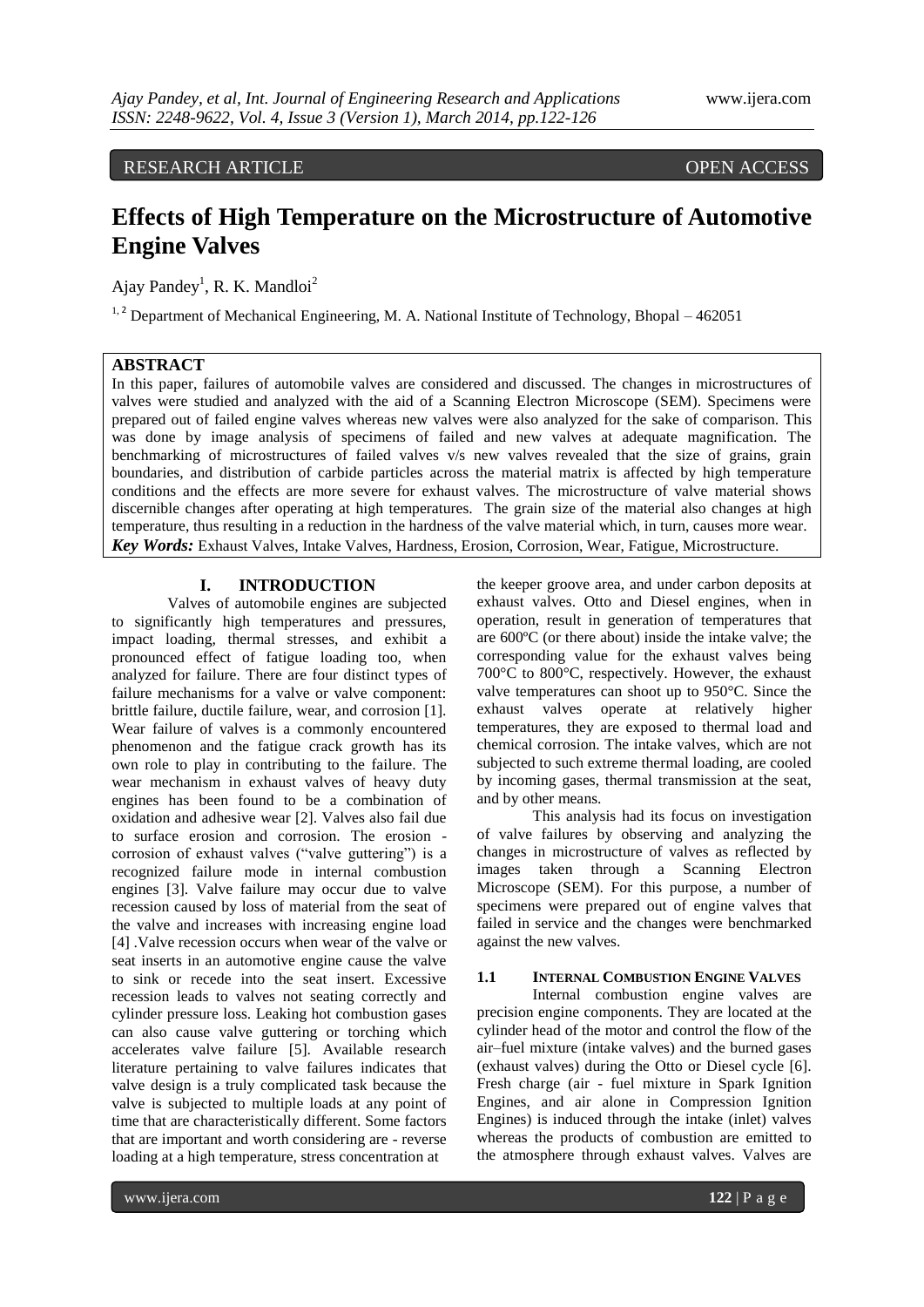used to seal the working space of the combustion chamber, they are opened and closed by means of what is known as a valve train mechanism, and are subjected to high pressure and thermal loading due to high temperature. Material change of valve train parts can change the dynamic behavior of the valve and cause deformation [7]. Poppet Valves (Figure - 1) are the most frequently used valves because of their efficient design and ease of operation.

#### **1.2 INTAKE AND EXHAUST VALVES**

Valves working under different loads and temperatures are the most forced engine elements. This is because they are tensile and work under quick variations of temperature and load, and different accelerations, which vary suddenly and periodically during engine operation. In an internal combustion engine, pressures and temperatures affecting the valves vary with fuel type and the combustion characteristics of the fuel. Consequently, valves are exposed to different dynamic and thermal stress [8]. Being in the combustion chamber, valves are constantly exposed to hot gases. Due to inadequate cooling, they attain higher temperatures. The exhaust



Figure - 1: Poppet Valve

valves are subject to a much higher temperature than the intake valves. The exhaust valve opens and permits the hot gases to go out between the valve head and engine head, at high velocity. During the exhaust process, the exhaust valve comes in direct contact with the hot gases. The exhaust valves are exposed to thermal overstress more than the intake valves because the incoming fresh charge / air at atmospheric temperature cools the intake valves [9]. When the engine works on higher loads, the exhaust

valve may become red hot and this is primarily the reason why it is made up of a heat resistant material. Some common situations that contribute to valve failure are - valve seat / face being too narrow, worn valve guide and / or valve stem, weak valve spring, sticking valve stem, incorrect tappet clearance, loose valve seat insert, valve guide being / becoming loose in the block, valve head / stem breakage, valve head burning, deposits on the valve, etc.

#### 1.3 **EFFECT OF TEMPERATURE**

Valves operate at very high temperatures and are subjected to cyclic loading. The failure of the contact conical surface is mainly caused due to elastic and plastic deformation, the fatigue microcrack, and spalling [10]. Exhaust valve stem generally fails by overheating which manifests itself in terms of significant hardness loss and extensive surface oxidation and fretting / galling on the valve stem [11]. The temperature the exhaust valve is subjected to is about 750ºC to 950ºC. The fractured surface of the valves is covered with a black oxide scale formation whereas the fractured surface in the fatigue area is smooth and is covered with thick oxide or deposits that cannot be removed easily. On the other hand, the middle portion of the stem exhibits a longitudinal fretting damage. High temperatures result in reducing the hardness of the valve material and also affect its fatigue properties. Some small cracks get initiated and propagated across the section. With high loading, multiple cracks are initiated as the valves are subjected to high temperatures. Overheating is largely responsible for surface oxidation and fretting / galling on the valve stem.

#### **II. EXPERIMENTAL METHODOLOGY**

Specimens of standard dimensions for microstructure analysis on Scanning Electron microscope (SEM) are prepared using used and new exhaust and inlet valves. The preparation involves cutting and surface finishing with different grades of emery papers, clothing, and finally etching by an etching solution with  $2\%$  HNO<sub>3</sub> and 98% methanol. Each specimen is etched for 3 to 5 minutes and then dried completely in oven. Each specimen now passes through a scanning electron microscope (SEM) which is an electronic microscope that produces images of a sample by scanning it with a focused beam of electrons. The electrons interact with atoms in the sample and generate various signals that can be detected. These signals contain decipherable information about the sample's surface topography and composition. The electron beam is generally scanned in a raster scan pattern, and the beam's position is combined with the detected signal to produce an image. The images, taken at adequate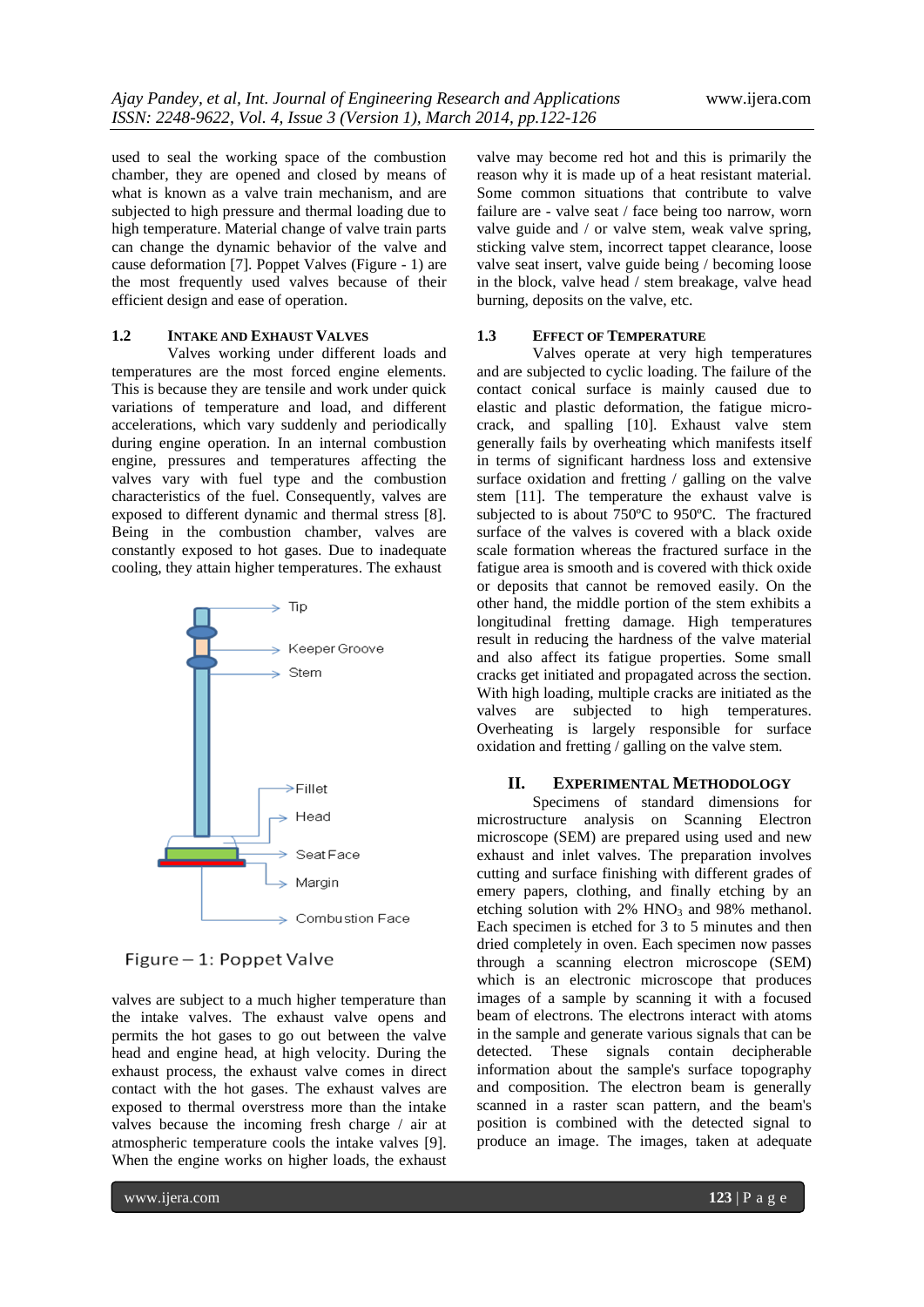resolution, provide the desired information about microstructure of the specimen.

# B C A F D E Figure-2: Failed valve images X5000 at magnification through SEM. (A, B) Microstructure of failed exhaust valves, (C) Microstructure of new exhaust valve (D, E) Microstructure of failed intake valves, (F) Microstructure of new intake valve

**III. Observations and Related Discussion**

Images depicting the microstructure of failed exhaust valves are shown in Figure - 2 at X5000 magnification. The white colour spots in the images indicate the presence of carbides in the valve material. If the distribution of the carbide is fine, it increases the hardness of the material but a coarse distribution of the carbides makes them shift towards the grain boundaries with an accompanying reduction in the hardness and weakening of the material. The grain boundaries shown in the SEM image shows that they are broken and grains are not uniformly distributed. The size of grains increases after working at high temperatures. The size of grains indicates the strength of the material; big size grains indicate lower strength whereas small size of grains (or finer grain sizes) indicates higher material strength. This means that an increase in the size of the grains, or elongated grains, in SEM images of failed exhaust valves material indicates that the valve material strength has come down after being subjected to high temperatures for considerable periods. The microstructure of steel used for manufacturing the

internal combustion engine valves is a combination of ferrite matrix and carbide distributed all through. The process heading towards the equilibrium state continues and the microstructure changes to a ferrite carbide mixture. Selective electron microscope diffraction identifies the complex and larger carbide particles in the matrix; the first identification happening at grain boundaries. Inside the grains and in the grain boundaries, carbide particles precipitate. At many locations, they form a network or grid like shape at the grain boundaries.



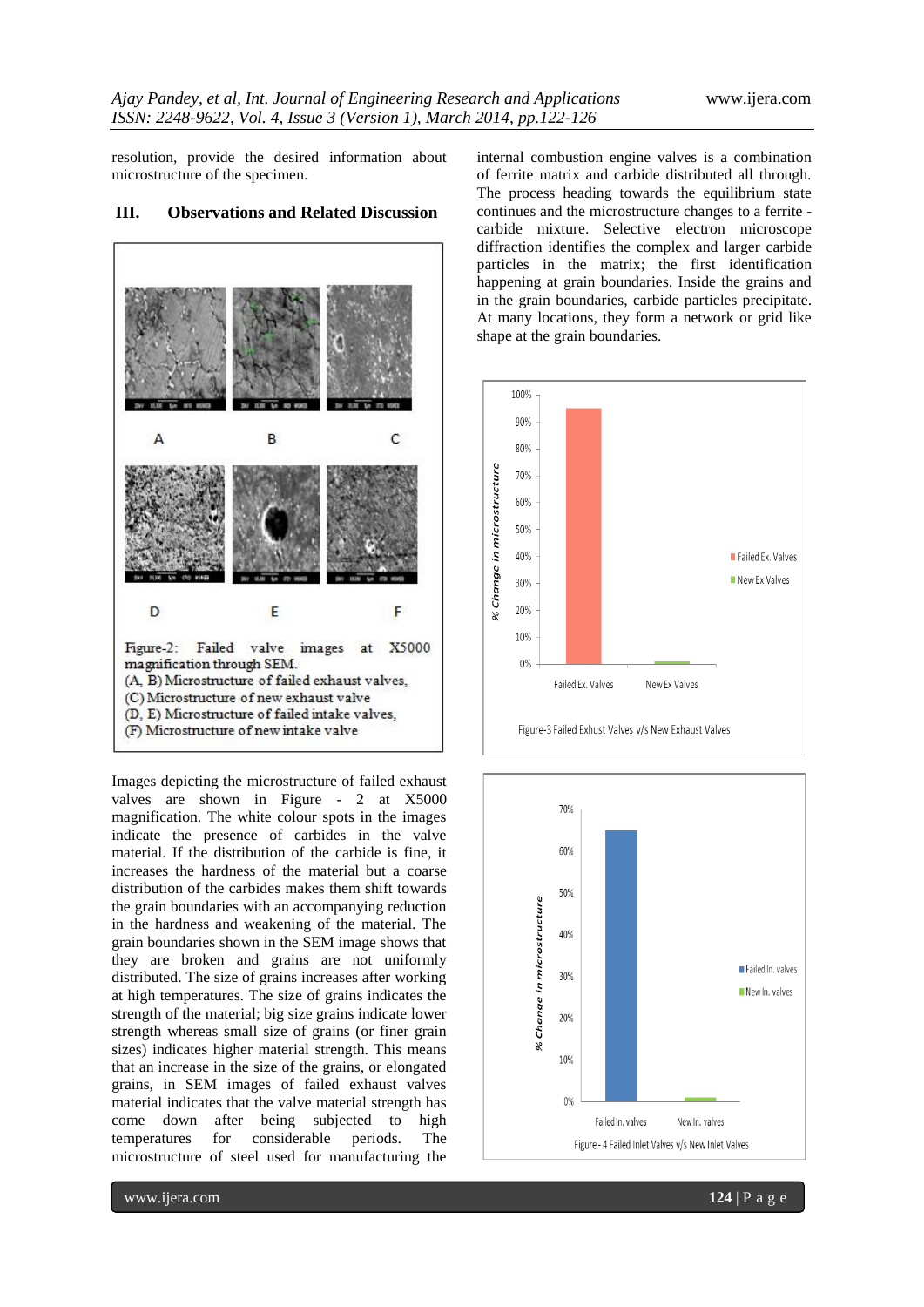

#### **IV. CONCLUSION**

SEM images, taken at adequate resolution, are compared with the corresponding ones for new valves. The carbide distribution is expectedly regular with no observed shift towards grain boundaries, small sized grains are observed and no black holes are seen for the new valves. The images obtained for used valves indicate that the carbides present in the material get shifted to grain boundaries and distributed there, whereas the grain boundaries are also distorted and broken. Distorted / broken grain boundaries are also observed in the failed exhaust valves at X5000 resolution but carbides are absent here. The grain sizes as shown in the SEM images indicate that grain sizes vary from very small to very big, and are distorted too. This means that at high temperature the grain sizes of austenitic steel are changed with an accompanying distortion that is usually present. The study of microstructures of failed valves and its comparison with the new valves clearly indicates that the size of grains, grain boundaries and distribution of carbide particles is affected by high temperature.

Some of the results that were observed in the SEM images of failed engine valves and new engine valves are as following:

- 1. A definite coarse distribution of carbide particles was observed in the SEM images of all failed exhaust valves.
- 2. In case of failed inlet valves, coarse distribution

of carbide particles was observed in some whereas fine distribution of carbide particles was observed in few others.

- 3. New valves were always characterised by fine distribution of carbide particles.
- 4. In both failed exhaust and inlet valves, a clear shift of carbide particles was observed towards the grain boudaries.
- 5. Broken and distorted grain boundaries were also observed in failed valves.

A comparison of the microstructure of failed valves and new valves reveals that the size of grains, grain boundaries, and distribution of carbide particles is affected by high temperature operating conditions and has a serious impact on the useful life of the valves by not only adding to crack initiation and its propagation but by influencing the wear pattern also.

#### **REFERENCES**

- [1] D. J. Benac and R. A. Page, (2001) "Integrating Design, Maintenance, and Failure Analysis to Increase Structural Valve Integrity". ASM International, PFANF8 (2001) 3, pp. 31 – 43.
- [2] P. Forsberg, P. Hollman and S. Jacobson, (2011) "Wear mechanism study of exhaust valve system in modern heavy duty combustion engines", Wear , Volume 271, pp. 2477– 2484.
- [3] C.G. Scott, et al, (1995) "The erosion corrosion of nickel - base diesel engine exhaust valves". Wear 181-183, pp. 485 – 494.
- [4] C. V. Subba Rao and K. Vijaya Kumar Reddy, (2011) "Performance Analysis And Wear Of I.C. Engine Valve And Seat Inserts Using Jatropha Methyl Esters", International J. of Engg. Research & Indu. Appls. (IJERIA). Vol. 4, No. III, pp. 177 – 188.
- [5] Lewis, R. and Dwyer Joyce, R.S., (2003) "Combating automotive engine valve recession: a case study". Tribology and Lubrication Technology, 59 (10), pp. 48-51.
- [6] Helder Barbeieri Lacerda and Ildeu Lucio Siqueira, (2012) "Blade geometry effects on the boring of valve seats of internal combustion engines". The International Journal of Advanced Manufacturing Technology, Springer, Volume 63, Issue 1 - 4, pp. 269 – 280.
- [7] Dong Joon Chun and Jin Kab Lee, (2000) "An Analysis of Valve Train Behavior Considering Stiffness Effects". KSME International Journal, Vol. 14, No.3, pp. 283 – 290.